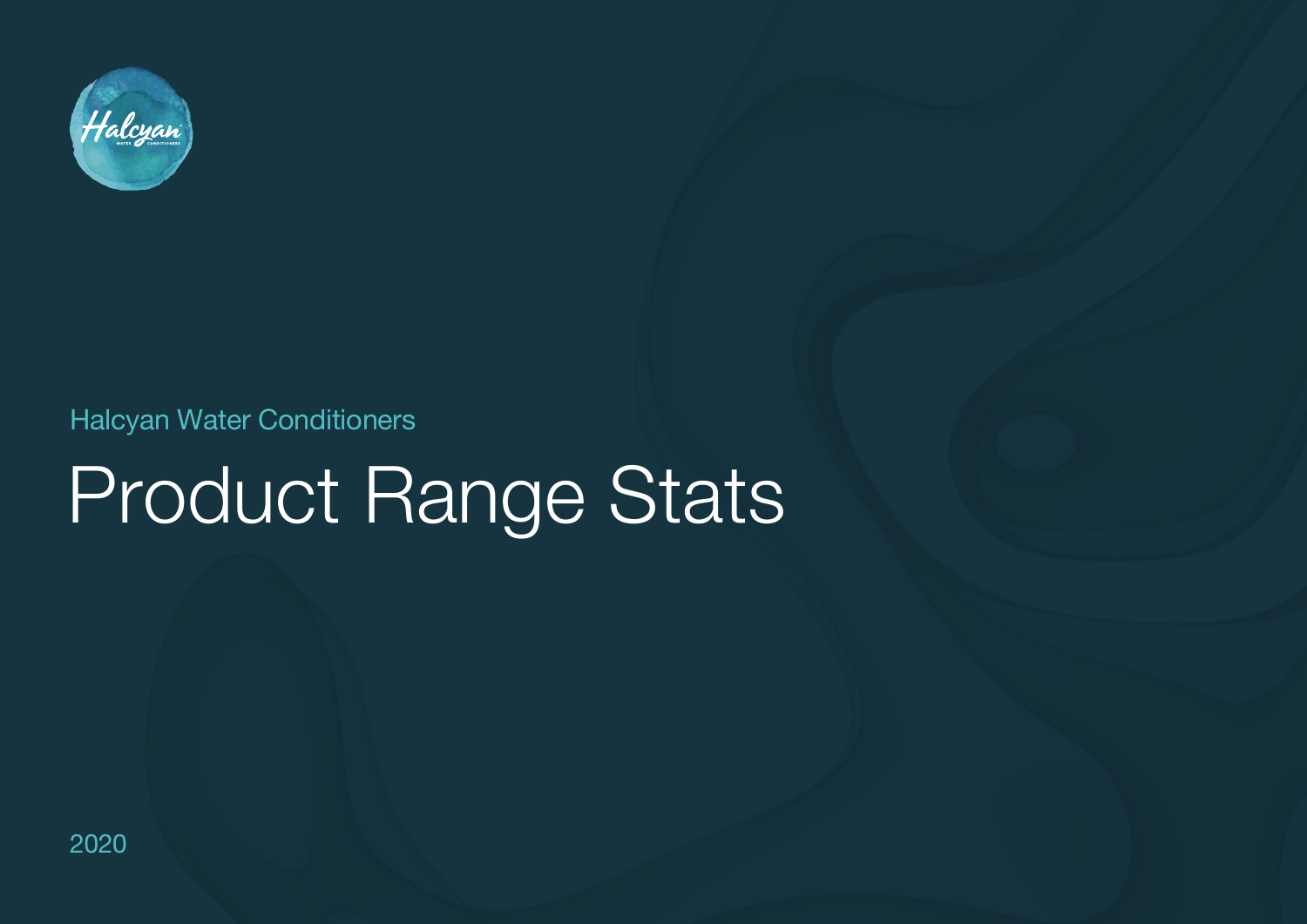|     | <b>Model</b>                  | <b>Header/Flange</b>     | weight<br>(kg) | length<br>$+/-$ 5mm | <b>Average Flow rate-litres</b><br>per min | per sec | <b>Min Flow</b><br>Rate L/mm | <b>Min Flow</b><br><b>Rate L/Sec</b> | <b>Pressure</b><br>Drop (PSI) | <b>Max Flow</b><br><b>Rate L/Min</b> | <b>Max Flow</b><br>Rate L/Sec | <b>Pressure</b><br>Drop (PSI) |
|-----|-------------------------------|--------------------------|----------------|---------------------|--------------------------------------------|---------|------------------------------|--------------------------------------|-------------------------------|--------------------------------------|-------------------------------|-------------------------------|
| D   | <b>H2oShower</b>              | 1/2", BSP Thread         | 0.50           | 125                 | 5.00                                       | 0.08    | 5.00                         | 0.01                                 | neg.                          | 6.50                                 | 0.11                          | neg.                          |
| D   | H <sub>2</sub> o <sub>5</sub> | 1/2", BSP Thread         | 0.40           | 125                 | 5.00                                       | 0.08    | 5.00                         | 0.01                                 | neg.                          | 6.50                                 | 0.11                          | neg.                          |
| D   | H <sub>209</sub>              | 1/2", BSP Thread         | 0.45           | 155                 | 9.00                                       | 0.15    | 6.30                         | 0.11                                 | neg.                          | 16.00                                | 0.27                          | neg.                          |
| D   | H <sub>2</sub> o18            | 3/4", 20mm BSP Thread    | 0.60           | 187                 | 18.00                                      | 0.30    | 12.60                        | 0.21                                 | 0.42                          | 23.40                                | 0.39                          | 3.27                          |
| D   | H2o34                         | 3/4"/20mm BSP Thread     | 0.70           | 250                 | 34.00                                      | 0.57    | 23.80                        | 0.40                                 | 2.45                          | 44.20                                | 0.74                          | 6.19                          |
| C   | H2o56                         | 1"/25mm BSP Thread       | 1.40           | 297                 | 56.00                                      | 0.93    | 39.20                        | 0.65                                 | 1.81                          | 72.80                                | 1.21                          | 2.44                          |
| C   | H2o100                        | 2"/50mm BSP Thread       | 2.56           | 444                 | 100.00                                     | 1.67    | 85.40                        | 1.42                                 | 5.80                          | 158.60                               | 2.64                          | 14.00                         |
| C   | <b>H2o100DR</b>               | 2"/50mm BSP Thread       | 3.40           | 485                 | 100.00                                     | 1.67    | 85.40                        | 1.42                                 | 5.80                          | 158.60                               | 2.64                          | 14.00                         |
| C   | H2o220                        | 2"/50mm BSP Thread       | 4.20           | 456                 | 220.00                                     | 3.67    | 154.00                       | 2.57                                 | 4.96                          | 286.00                               | 4.77                          | 10.66                         |
| C   | <b>H2o335HF</b>               | 2"/50mm Table E Flange   | 5.00           | 456                 | 335.00                                     | 5.58    | 234.50                       | 3.91                                 | 2.54                          | 435.50                               | 7.26                          | 10.52                         |
|     | H2o335                        | 2.5"/65mm Table E Flange | 15.00          | 480                 | 335.00                                     | 5.58    | 234.50                       | 3.91                                 | 2.54                          | 435.50                               | 7.26                          | 10.52                         |
|     | <b>H2o500HF</b>               | 2.5"/65mm Table E Flange | 15.00          | 480                 | 500.00                                     | 8.33    | 350.00                       | 5.83                                 | 2.48                          | 650.00                               | 10.83                         | 13.98                         |
| * 1 | H2o500                        | 3"/80mm Table E Flange   | 17.50          | 480                 | 500.00                                     | 8.33    | 350.00                       | 5.83                                 | 2.48                          | 650.00                               | 10.83                         | 13.98                         |
|     | <b>H2o900HF</b>               | 3"/80mm Table E Flange   | 17.50          | 502                 | 900.00                                     | 15.00   | 630.00                       | 10.50                                | 1.81                          | 1170.00                              | 19.50                         | 14.08                         |
|     | H <sub>2</sub> o900           | 4"/100mm Table E Flange  | 25.00          | 502                 | 900.00                                     | 15.00   | 630.00                       | 10.50                                | 1.81                          | 1170.00                              | 19.50                         | 14.08                         |
|     | <b>H2o1600HF</b>              | 4"/100mm Table E Flange  | 25.00          | 554                 | 1600.00                                    | 26.67   | 1120.00                      | 18.67                                | 1.09                          | 2080.00                              | 34.67                         | 8.38                          |
|     | H2o1600                       | 5"/125mm Table E Flange  | 33.00          | 554                 | 1600.00                                    | 26.67   | 1120.00                      | 18.67                                | 1.09                          | 2080.00                              | 34.67                         | 8.38                          |
|     | <b>H2o2840HF</b>              | 5"/125mm Table E Flange  | 33.00          | 580                 | 2840.00                                    | 47.33   | 1988.00                      | 33.13                                | 3.12                          | 3692.00                              | 61.53                         | 14.85                         |
|     | H2o2840                       | 6"/150mm Table E Flange  | 56.50          | 580                 | 2840.00                                    | 47.33   | 1988.00                      | 33.13                                | 3.12                          | 3692.00                              | 61.53                         | 14.85                         |
|     | <b>H2o4000HF</b>              | 6"/150mm Table E Flange  | 56.50          | 604                 | 4000.00                                    | 66.67   | 2800.00                      | 46.67                                | 5.71                          | 5200.00                              | 86.67                         | 16.98                         |
|     | H2o4000                       | 8"/200mm Table E Flange  | 80.00          | 604                 | 4000.00                                    | 66.67   | 2800.00                      | 46.67                                | 5.71                          | 5200.00                              | 86.67                         | 16.98                         |
| * 1 | <b>H2o5400HF</b>              | 8"/200mm Table E Flange  | 80.00          | 706                 | 5400.00                                    | 90.00   | 3780.00                      | 63.00                                | 4.86                          | 7020.00                              | 117.00                        | 12.82                         |
| * 1 | H2o5400                       | 10"/250mm Table E Flange | 123.50         | 706                 | 5400.00                                    | 90.00   | 3780.00                      | 63.00                                | 4.86                          | 7020.00                              | 117.00                        | 12.82                         |
| * 1 | <b>H2o7000HF</b>              | 10"/250mm Table E Flange | 123.50         | 864                 | 7000.00                                    | 116.67  | 4900.00                      | 81.67                                | 5.66                          | 9100.00                              | 151.67                        | 12.41                         |
|     | H2o7000                       | 12"/300mm Table E Flange | 150.00         | 864                 | 7000.00                                    | 116.67  | 4900.00                      | 81.67                                | 5.66                          | 9100.00                              | 151.67                        | 12.41                         |